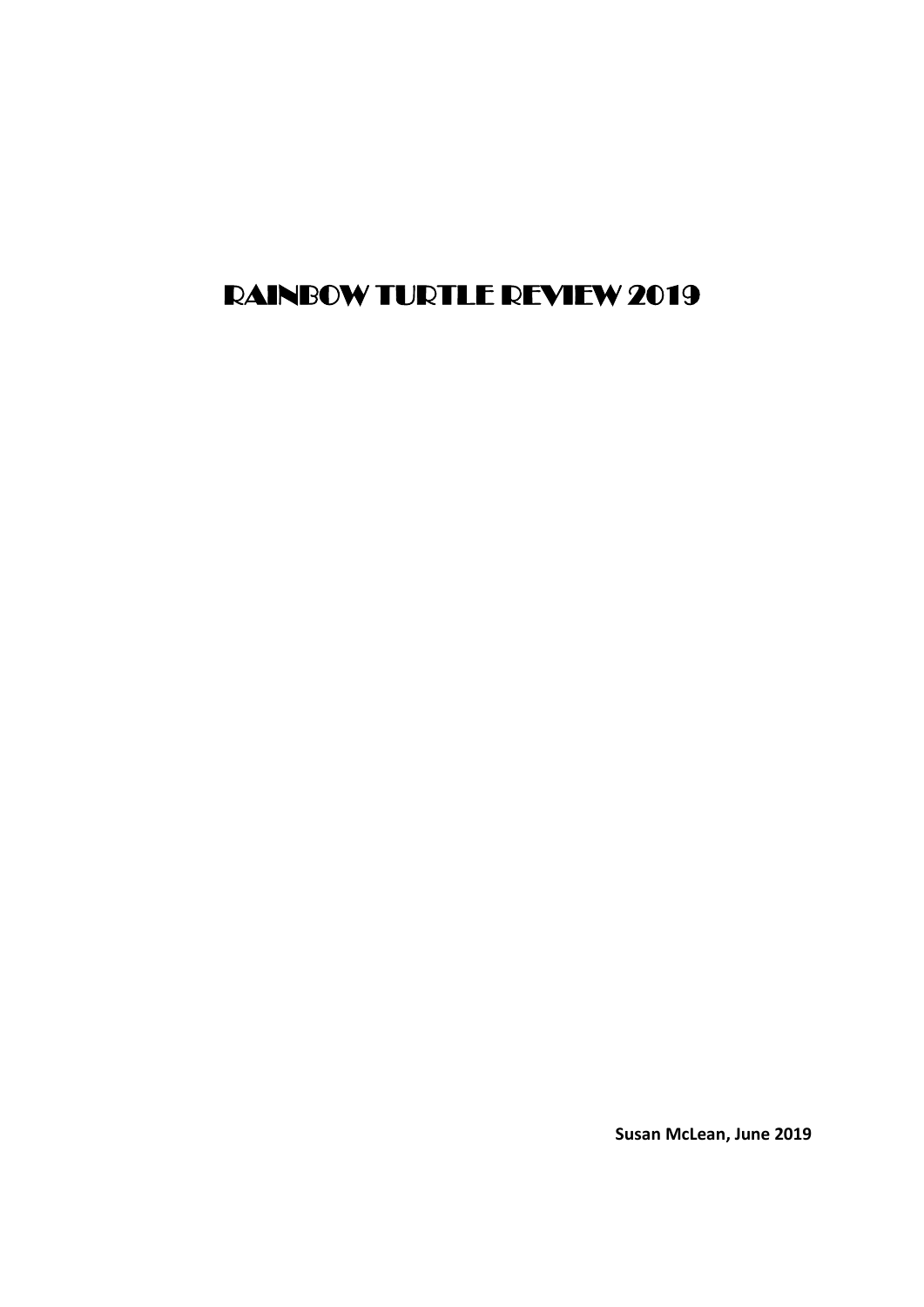# **REPORT**

Rainbow Turtle has been in existence since 2002. Since that time the Fair Trade landscape has changed significantly and in the last eighteen months Rainbow Turtle has been through a lot of changes. Therefore the Trustees felt this was a good time to review where Rainbow Turtle is currently and its future

To this end it was agreed to set up a series of individual, confidential conversations with Directors, Trustees and Employees and group sessions with Volunteers.

| Number of Trustees who took part | 5 of 5 |
|----------------------------------|--------|
| Number of Directors              | 1 of 2 |
| Number of Staff                  | 2 of 2 |
| Number of Volunteers             | 16     |
| Observers                        | 0 of 1 |

#### **Specification Headings:**

- *Views currently held about Rainbow Turtle*
- *Current view of the Strengths and Weakness of Rainbow Turtle*
- *Current view of the future of Rainbow Turtle*
- *What would be required to achieve a sound future*

*On completion of the Review it has been agreed to create an Action Plan taking full account of the findings.*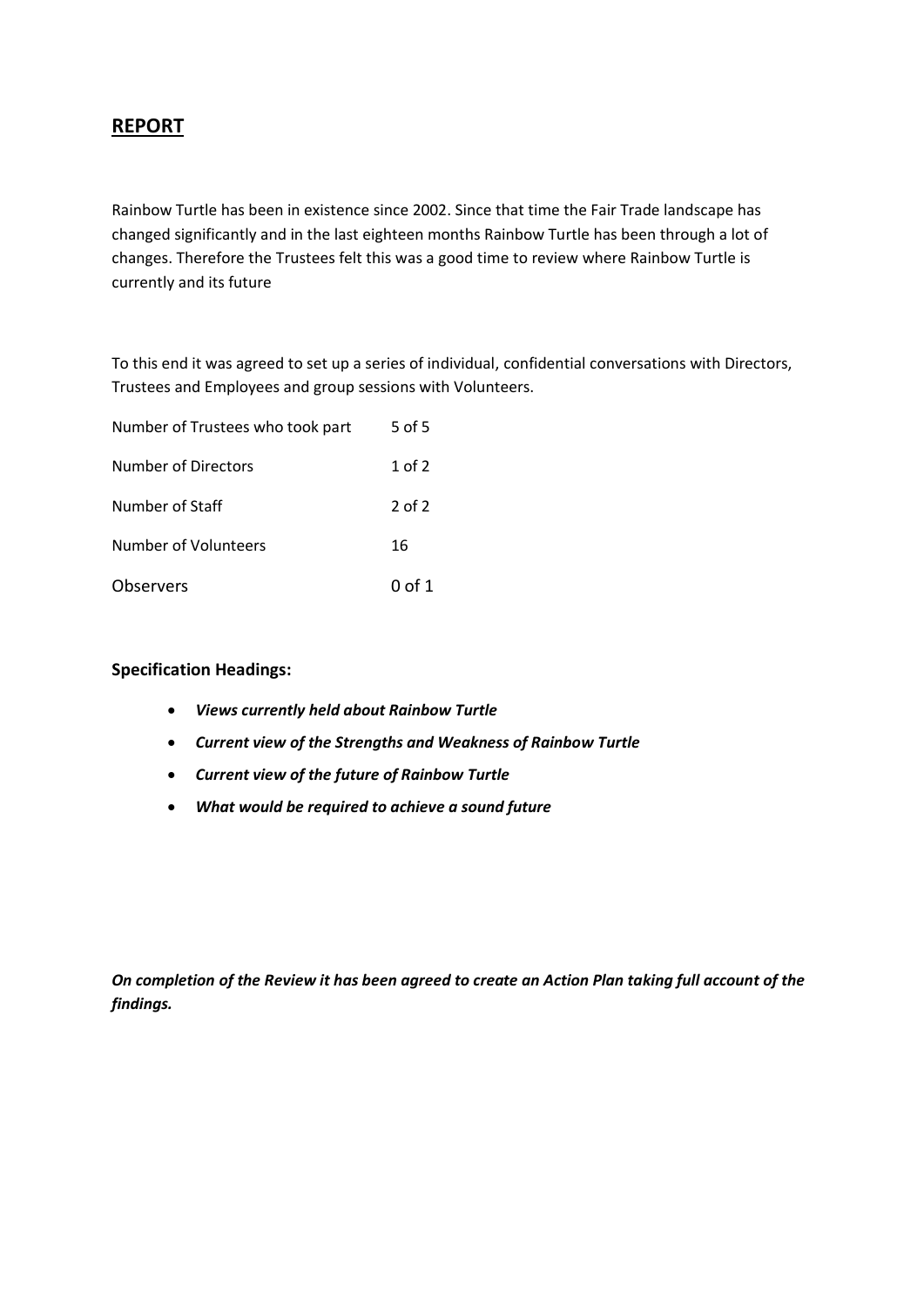# *These Summaries are based on the views expressed by Trustees, Directors and Staff of Rainbow Turtle.*

## *Views currently held about Rainbow Turtle*

Rainbow Turtle is highly thought of, the concept, the aims and purpose. It is currently considered unstable and requires major change.

Although respected, the current management is considered to have no strategy and concentrates on financial matters.

The organisation appears to be drifting and lacking energy. There is little follow-up when ideas are discussed and agreed

Communication is poor and often confusing. Meetings lack purpose

The debt is a major factor to all concerned

## *Current view of the Strengths and Weakness of Rainbow Turtle*

#### *Strengths:*

The people involved are considered its strength

The shop is an obvious visible reminder and there is a community of locals who stay loyal. The education element in schools is considered very positively

Support and goodwill abounds

#### *Weaknesses:*

There appears to be little understanding of who is doing what and a strong sense of no direction and lack of vision.

There is little encouragement or space to discuss issues or seek clarification.

Lack of information causes anxiety

Fair Trade issues, the main purpose, appear to be lost

Lack of support to staff and volunteers causes concern. The management structure is not transparent and little attention is paid to any concern which is (reluctantly) offered

There is unease that no one is taking responsibility for financial control

There is difficulty in challenging someone in a senior position who is also a volunteer.

There is unease that the Trustees have no impact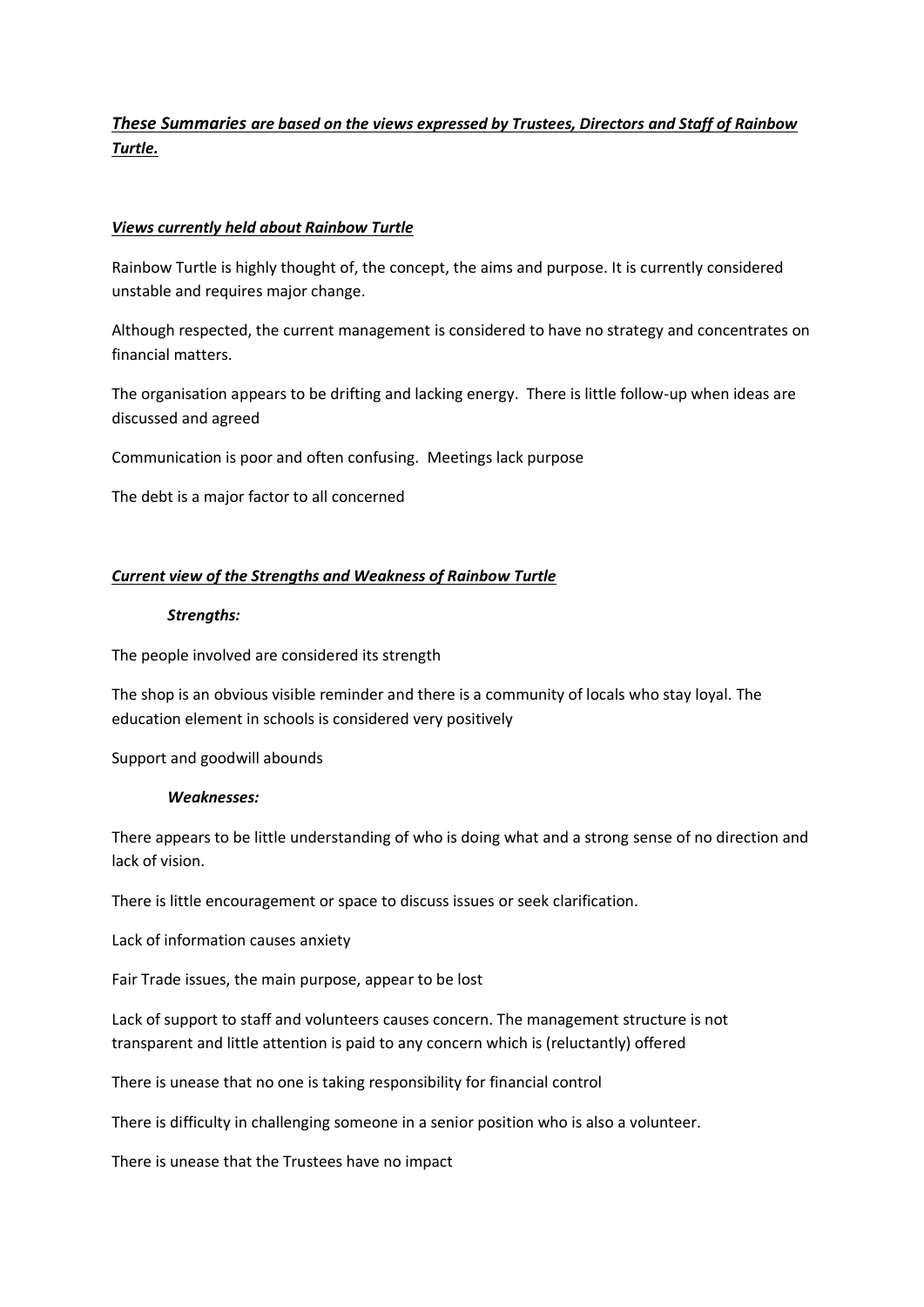## *What is the current view of the future of Rainbow Turtle?*

Concern expressed about the viability of the shop. As things are currently there is a fairly consistent pessimistic view.

Without major changes there is concern that closure is inevitable but saving the shop is important

## *What would be required to achieve a sound future*

Consider the skills of the Trustees. There is no sense of the Trustees having an impact or expected to have an impact.

Consider re-location of the shop with possibility of diverse activities e.g. Cafe

Look to Adult educational workshops etc. Be more involved in local events

Examine sound funding sources

Improving staff numbers - current staff are considered exceptional but the number inadequate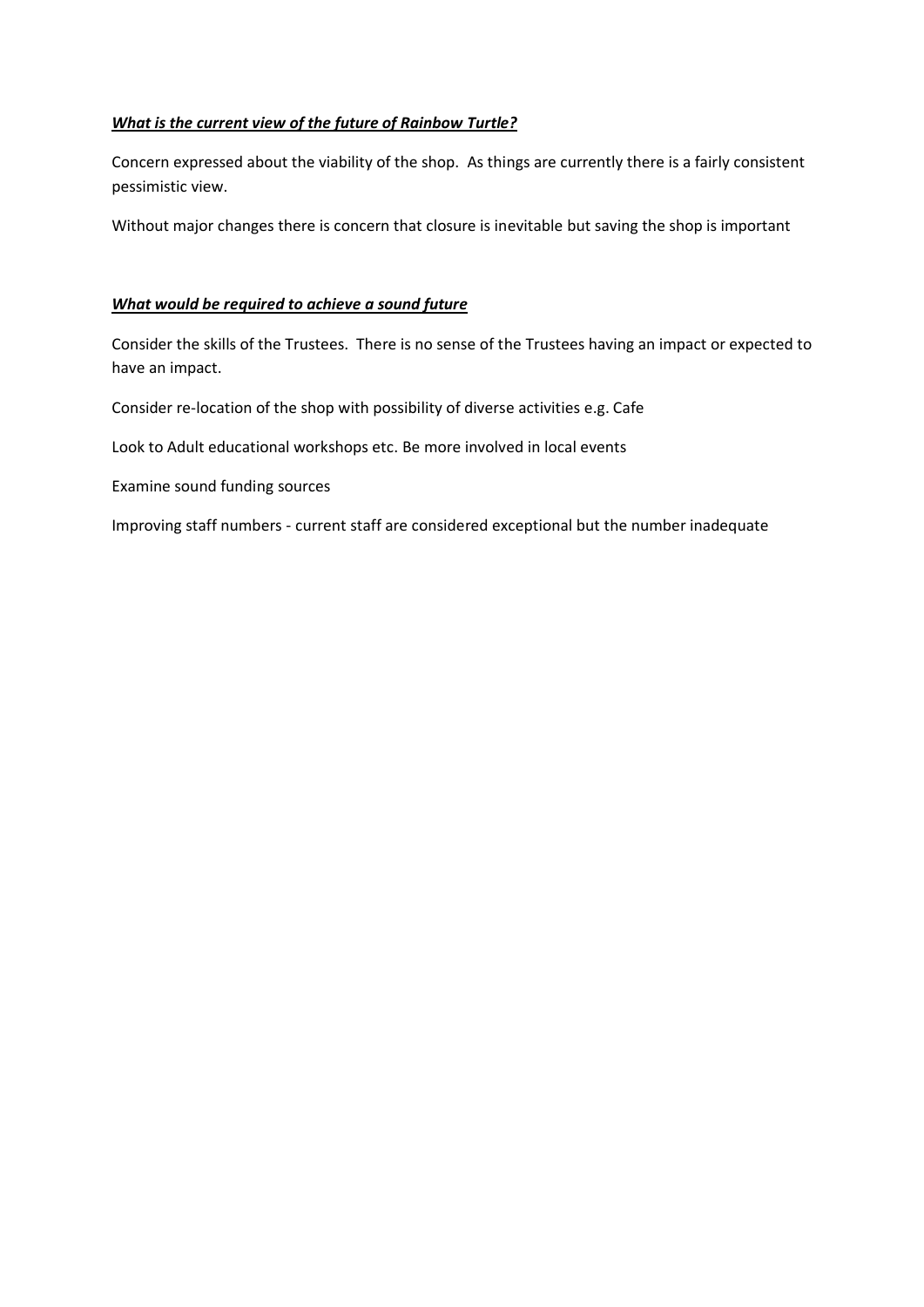## *These Summaries are based on the views expressed by the Volunteers of Rainbow Turtle*

## *Views currently held about Rainbow Turtle*

Rainbow Turtle is well thought of and considered a unique Fair Trade and eco-friendly organisation with a good reputation locally.

There is strong commitment from staff and volunteers but believed to be struggling to be viable with major profitability issues.

There is concern of the lack of drive in the organisation with no sense of strategy or direction

#### *Current view of the Strengths and Weakness of Rainbow Turtle*

#### *Strengths:*

*People who care about the organisation and have a sense of purpose*

*The enthusiasm of the volunteers and staff who are fully committed and are dedicated to the concept of Fair Trade together with abilities, talents and willingness to embrace change*

*Shop is in a good position with unique stock in terms of originality, variety and refills*

*Passion and commitment abound – a happy place*

#### *Weaknesses:*

*Lack of clear strategy for short and long term future*

*Uncertain or poor communication causing volunteers to feel on the outside. Not using or realising the human assets available.*

*Lack of support from, and engagement with, Trustees. No understanding of how to promote ideas, concerns or other issues to management. There is a serious lack of knowing who is responsible for what.*

*There is a significant shortage of stock. Expected items often not available- has impact on regular customers. It is believed that there is some deterioration in stock quality and range. No information on unique items.*

*The Shop front is in need of improvement. The window displays are considered in need of an overhaul with advertising a serious miss in promoting and developing the image and brand* 

*Absence of Social Media presence*

*Reduction in activities out with the shop for example – Events, Workshops aimed at adult participants - local presence has been reduced*

*Lacking a robust recruitment process and induction period*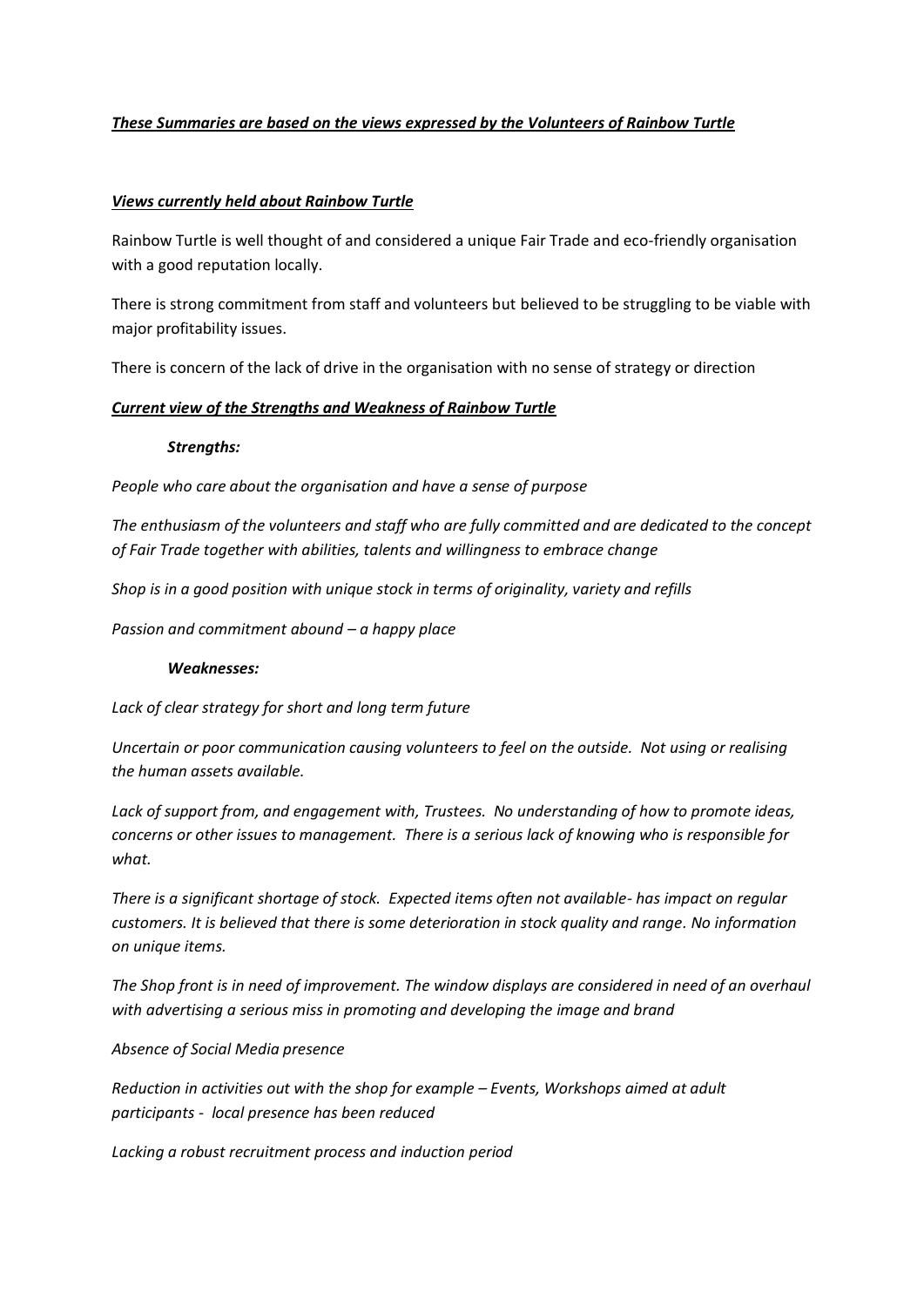#### *What is the current view of the future of Rainbow Turtle?*

*If no changes made – decline in profitability to the point of closing Bleak if unable to generate more income Can continue only if open to change Looking for a well-run, well stocked interesting shop to attract customers Without an uplift it will disappear* 

#### *What would be required to achieve a sound future?*

*Improvement in communication between board, staff and volunteers*

*More boldness in business with a joint marketing initiative*

*Acknowledging and using current and future Volunteers skills*

*Better time usage of volunteers with a dedicated Volunteer organiser*

*Trusting and empowering volunteers e.g. listing all events where stalls could be organised and proposing volunteers to do them*

*Increased use of out of shop activities extending to Adult activities promoting concept, understanding and profit. Continue to promote and develop school involvement* 

*Clear routes to engaging within the organisation for all personnel* 

# *One small step that the organisation should/could take*

## **Full list given**:

*Bring back stalls as a regular activity – not just one-offs* 

*Involve volunteer group more specifically in events which promote/sell Fair Trade*

*Advertise more*

*Better induction process – organised induction*

*Give volunteers responsibility for e.g. window dressing, in charge of web site, social activities, events etc.etc.etc.*

*Events calendar for people to volunteer to do stalls at them*

*More inclusion of the volunteers in the whole organisation events*

*Think, talk to each other*